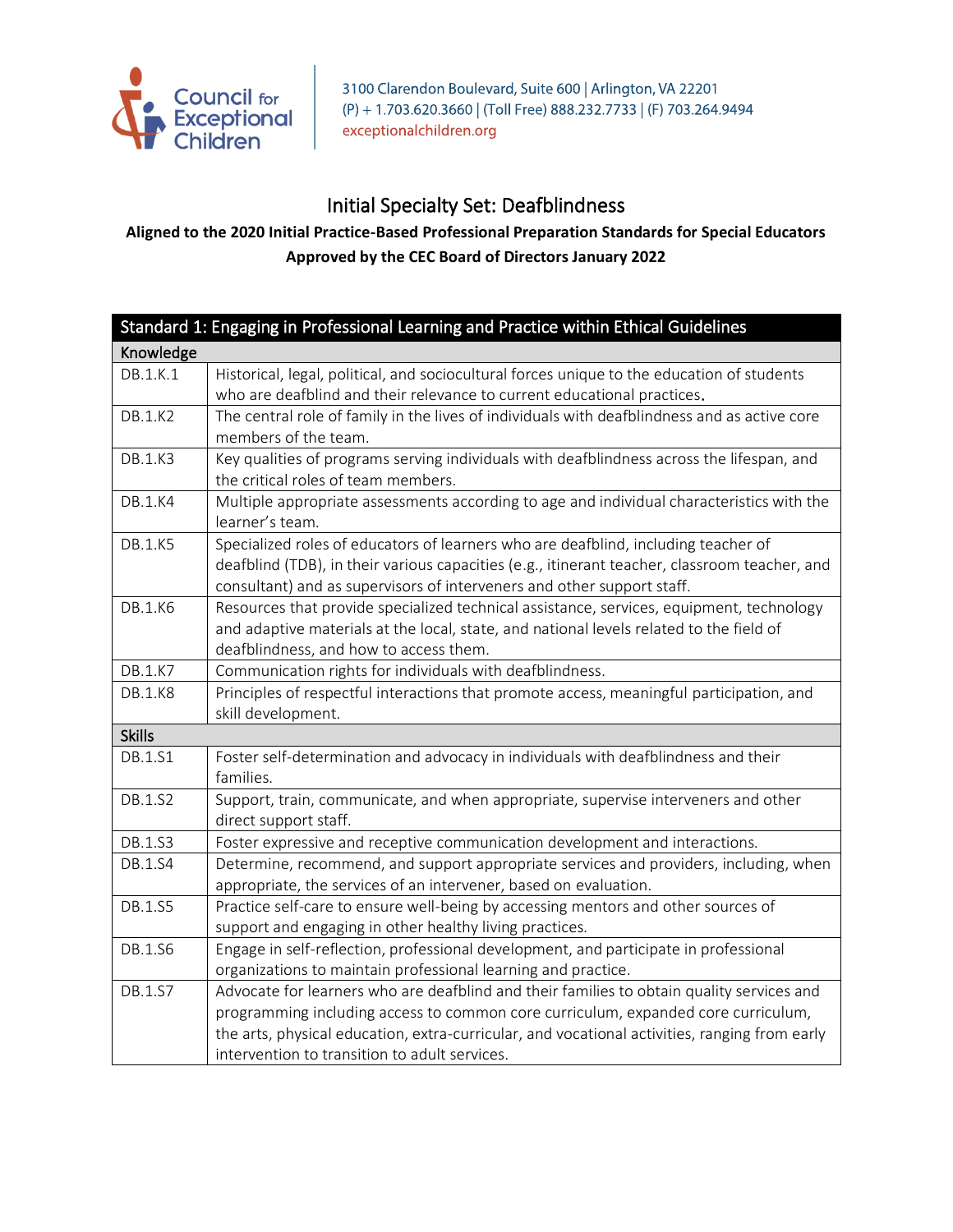| Standard 2: Understanding and Addressing Each Individual's Developmental and Learning |                                                                                                                                                                     |
|---------------------------------------------------------------------------------------|---------------------------------------------------------------------------------------------------------------------------------------------------------------------|
| <b>Needs</b>                                                                          |                                                                                                                                                                     |
| Knowledge                                                                             |                                                                                                                                                                     |
| DB.2.K1                                                                               | Effects of deafblindness on receptive and expressive communication and language<br>development.                                                                     |
| DB.2.K2                                                                               | Effects of deafblindness on an individual's relationship to self, including self-awareness,<br>self-regulation, self-monitoring, and self-determination.            |
| DB.2.K3                                                                               | Effects of deafblindness on social and emotional development including<br>relationships with others, attachment, trust, safety, empathy, friendships, and autonomy. |
| DB.2.K4                                                                               | Effects of deafblindness on motor development, body concepts, engagement with<br>physical activities, learning, play, and orientation and mobility.                 |
| DB.2.K5                                                                               | Impact of deafblindness on incidental learning.                                                                                                                     |
| DB.2.K6                                                                               | Implications of combined hearing and vision loss on accessing, processing, and<br>integrating information from the environment.                                     |
| DB.2.K7                                                                               | Roles of vision, hearing, touch, taste, smell, and movement (kinesthesia) in learning.                                                                              |
| <b>DB.2.K8</b>                                                                        | Effects of deafblindness on cognitive development, including the development of<br>concepts.                                                                        |
| DB.2.K9                                                                               | Impact of etiologies associated with deafblindness, medical conditions, and additional<br>impairments on the individual with deafblindness.                         |
| DB.2.K10                                                                              | Brain development and neurological implications of deafblindness on learning.                                                                                       |
| DB.2.K11                                                                              | Differences and implications of congenital and acquired deafblindness.                                                                                              |
| DB.2.K12                                                                              | Lived experiences and perspectives of the learner who is deafblind.                                                                                                 |
| <b>Skills</b>                                                                         |                                                                                                                                                                     |
| DB.2.S1                                                                               | Foster the efficient use of vision, hearing, touch, taste, smell and movement.                                                                                      |

| Standard 3: Demonstrating Subject Matter Content and Specialized Curricular Knowledge |                                                                                             |
|---------------------------------------------------------------------------------------|---------------------------------------------------------------------------------------------|
| Knowledge                                                                             |                                                                                             |
| DB.3.K1                                                                               | Assistive technologies appropriate for students who are deafblind, including technologies   |
|                                                                                       | that are available for students who are deaf, hard-of-hearing, blind and visually impaired. |
| DB.3.K2                                                                               | Accommodations, modifications, and adaptations of materials, curriculum, and activities     |
|                                                                                       | in the physical and virtual environment.                                                    |
| <b>Skills</b>                                                                         |                                                                                             |
| DB.3.S1                                                                               | Integrate experiential learning and meaningful systematic instruction for the whole child,  |
|                                                                                       | with state curriculum requirements, expanded core curriculum and sensory                    |
|                                                                                       | compensatory skills.                                                                        |
| DB.3.S2                                                                               | Collaboratively design and implement individually appropriate tactile                       |
|                                                                                       | instructional approaches to support literacy instruction including pre-braille              |
|                                                                                       | and braille.                                                                                |
| DB.3.S3                                                                               | Collaboratively design and implement individually appropriate instruction to support        |
|                                                                                       | communication, including symbolic and non-symbolic tactile communication.                   |
| DB.3.S4                                                                               | Develop and deliver personalized lessons that incorporate the student's lived               |
|                                                                                       | experiences.                                                                                |
| DB.3.S5                                                                               | Coach instructional personnel, teams, and families regarding specialized                    |
|                                                                                       | curricular knowledge and learning such as communication, literacy, and mobility.            |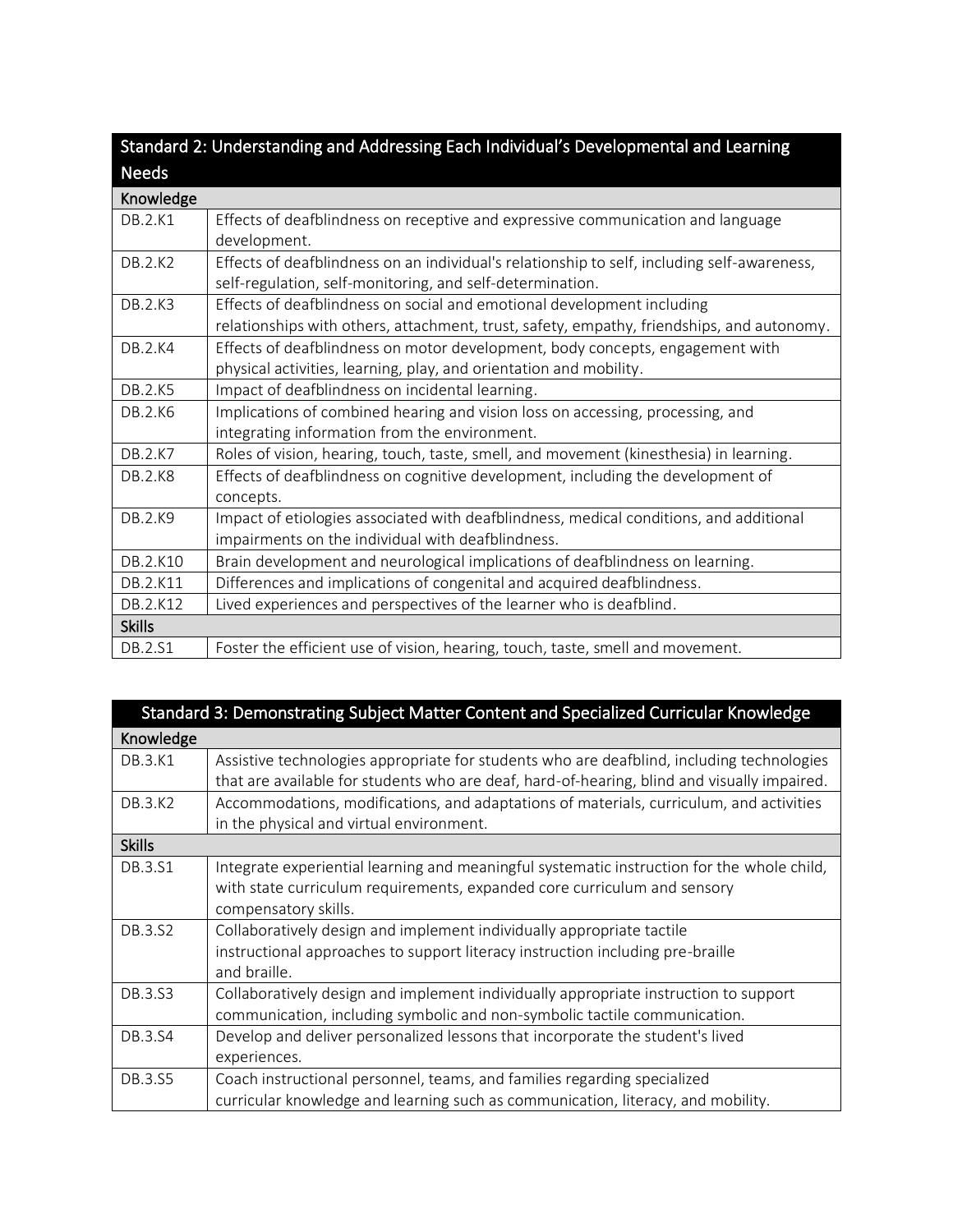| DB.3.S6 | Design and implement instruction that recognizes and expands the variety<br>of communication modes used by students to facilitate learning and<br>communication development. |
|---------|------------------------------------------------------------------------------------------------------------------------------------------------------------------------------|
| DB.3.S7 | Utilize the student's primary communication mode(s) for assessment and<br>instruction.                                                                                       |
| DB.3.S8 | Provide meaningful evidence-based instruction specific to deafblindness to<br>support mastery of content knowledge                                                           |
| DB.3.S9 | Select and adapt assistive technologies appropriate for students who are deafblind.                                                                                          |

## Standard 4: Using Assessment to Understand the Learner and the Learning Environment for Data-Based Decision Making

| Knowledge     |                                                                                                                                                                                                              |
|---------------|--------------------------------------------------------------------------------------------------------------------------------------------------------------------------------------------------------------|
| DB.4.K1       | Assessment approaches and accommodations for individuals with deafblindness.                                                                                                                                 |
| <b>Skills</b> |                                                                                                                                                                                                              |
| DB.4.S1       | Collect data and monitor and report progress.                                                                                                                                                                |
| DB.4.S2       | Conduct and collaborate on functional vision and hearing assessments of individuals with<br>deafblindness.                                                                                                   |
| DB.4.S3       | Assess expressive and receptive communication along a continuum from pre-intentional<br>and pre-symbolic to full communicative proficiency.                                                                  |
| DB.4.S4       | Apply person-centered assessment and planning processes to determine instruction and<br>program planning.                                                                                                    |
| DB.4.S5       | Observe behaviors to determine communicative intent in order to plan interventions.                                                                                                                          |
| DB.4.S6       | Conduct assessments in order to evaluate and improve the learning environment and<br>educational programs.                                                                                                   |
| DB.4.S7       | In conjunction with the results of environmental assessments, conduct routine-based<br>assessments to identify the individual's knowledge and skills that support access and<br>engagement.                  |
| DB.4.S8       | Conduct assessment of skills and environments relevant to individuals with deafblindness<br>to engage in social activities.                                                                                  |
| DB.4.S9       | Conduct preference assessments of individuals with deafblindness across classes of<br>various sensory stimuli.                                                                                               |
| DB.4.S10      | Conduct ecological assessments comprised of ecological inventories, task analyses, and<br>discrepancy analyses as a component of program planning for individuals with<br>deafblindness.                     |
| DB.4.S11      | Conduct functional behavior assessment of problem behaviors displayed by individuals<br>with deafblindness in order to develop positive behavior support plans that include an<br>emphasis on communication. |

| Standard 5: Supporting Learning Using Effective Instruction |                                                                                                            |
|-------------------------------------------------------------|------------------------------------------------------------------------------------------------------------|
| Knowledge                                                   |                                                                                                            |
| DB.5.K1                                                     | Understand the importance of being highly responsive to all forms of communication,<br>including behavior. |
| DB.5.K2                                                     | Understand the importance of applying the principles of systematic instruction.                            |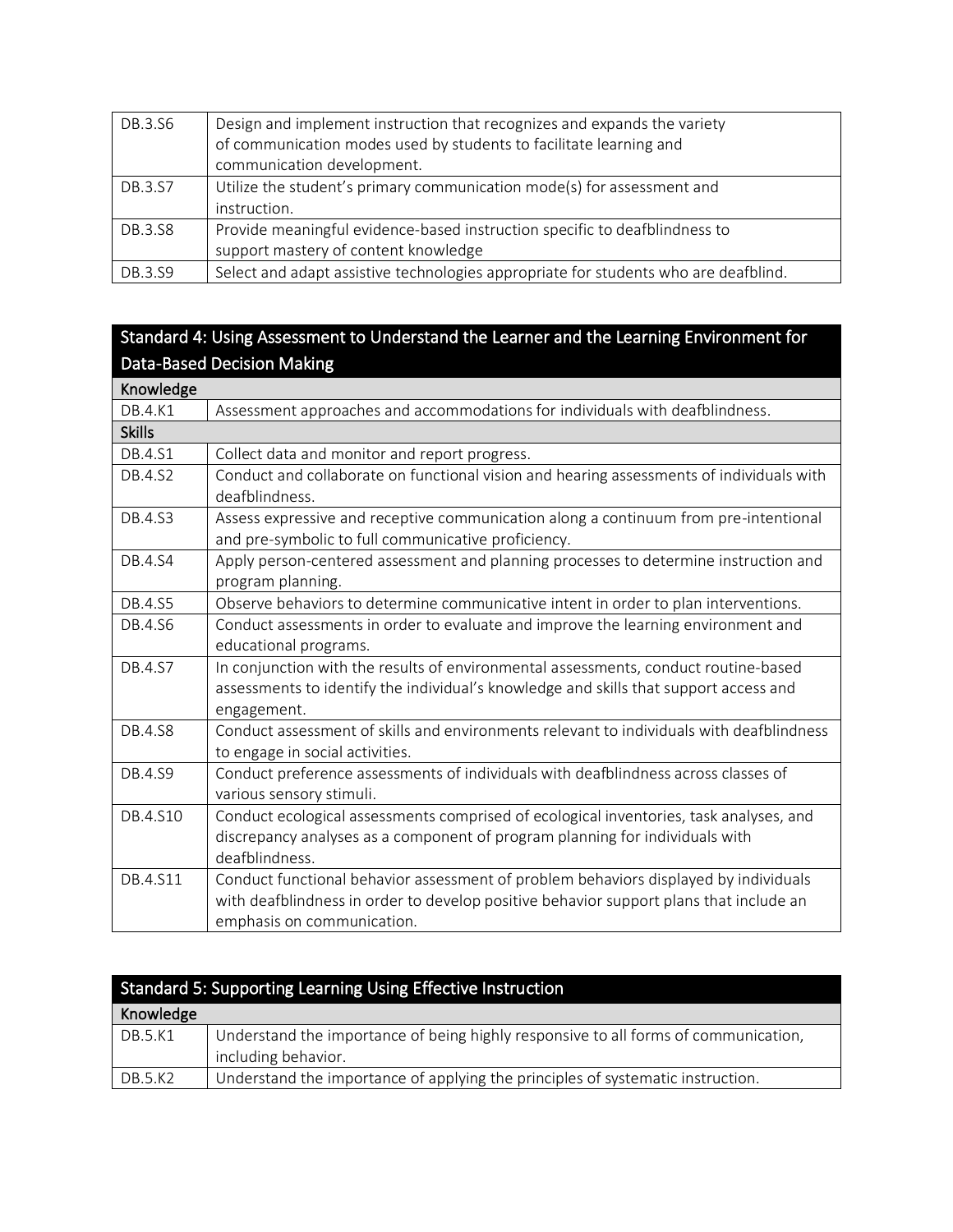| <b>DB.5.K3</b> | Understand the purpose and benefit of small group instruction to meet the learning<br>needs of each student who is deafblind. |
|----------------|-------------------------------------------------------------------------------------------------------------------------------|
| <b>Skills</b>  |                                                                                                                               |
| DB.5.S1        | Directly teach concepts that are typically learned incidentally.                                                              |
| DB.5.S2        | Provide consistent within and between activity routines to support students to                                                |
|                | anticipate, communicate, and feel secure.                                                                                     |
| DB.5.S3        | Utilize positioning, environmental modifications, and assistive technologies to increase                                      |
|                | active student engagement, and opportunities to respond.                                                                      |
| DB.5.S4        | Teach students individually appropriate self-regulation techniques and skills.                                                |
| DB.5.S5        | Integrate communication in all contexts and activities to support active student                                              |
|                | engagement.                                                                                                                   |
| DB.5.S6        | Make the purpose of the lesson clear to the learner.                                                                          |
| DB.5.S7        | Apply appropriate prompting systems, reinforcement, and other behavioral principles                                           |
|                | suitable to each individual and each lesson.                                                                                  |
| DB.5.S8        | Use scaffolds, modeling, guided practice, and feedback to guide the learner to support                                        |
|                | mastery of specific learning outcomes.                                                                                        |
| DB.5.S9        | Provide order and organization to learning environments to maximize participation and                                         |
|                | communication.                                                                                                                |
| DB.5.S10       | Adjust instruction based on learner's response.                                                                               |
| DB.5.S11       | Teach for generalization across materials, people, and environments.                                                          |
| DB.5.S12       | Configure homogeneous and heterogeneous groups that provide appropriate learning                                              |
|                | opportunities for learners who are deafblind.                                                                                 |
| DB.5.S13       | Differentiate instruction to meet the access and learning needs of each student in the                                        |
|                | group.                                                                                                                        |
| DB.5.S14       | Determine group sizes and composition that allow each student ample opportunities to                                          |
|                | respond and for the instructor to provide feedback.                                                                           |
| DB.5.S15       | Provide or support 1:1 instruction to introduce a new concept or provide additional                                           |
|                | practice, further clarification, or a more enriching learning opportunity.                                                    |

| Standard 6: Supporting Social, Emotional, and Behavioral Growth |                                                                                            |
|-----------------------------------------------------------------|--------------------------------------------------------------------------------------------|
| Knowledge                                                       |                                                                                            |
| DB.6.K1                                                         | Impact of deafblindness on interaction, motivation, and engagement with the physical,      |
|                                                                 | learning, play, and social environment at home and school.                                 |
| DB.6.K2                                                         | Understanding that people learn social and behavioral skills incidentally through auditory |
|                                                                 | or visual feedback.                                                                        |
| DB.6.K3                                                         | How families are impacted by supporting a child with deafblindness.                        |
| DB.6.K4                                                         | Understand the student's family cultural/ethnic background from an asset and strengths     |
|                                                                 | based perspective.                                                                         |
| DB.6.K5                                                         | Impact of deafblindness on sensory integration, communication, emotional regulation,       |
|                                                                 | arousal states, and attachment may manifest in challenging behavior.                       |
| DB.6.K6                                                         | Tendency of learners with deafblindness toward withdrawal, anxiety, and engagement in      |
|                                                                 | restricted or repetitive behaviors, and/or behaviors that indicate dysregulation.          |
| <b>Skills</b>                                                   |                                                                                            |
| DB.6.S1                                                         | Arrange the physical environment, activities, and routines to support student anticipation |
|                                                                 | and understanding.                                                                         |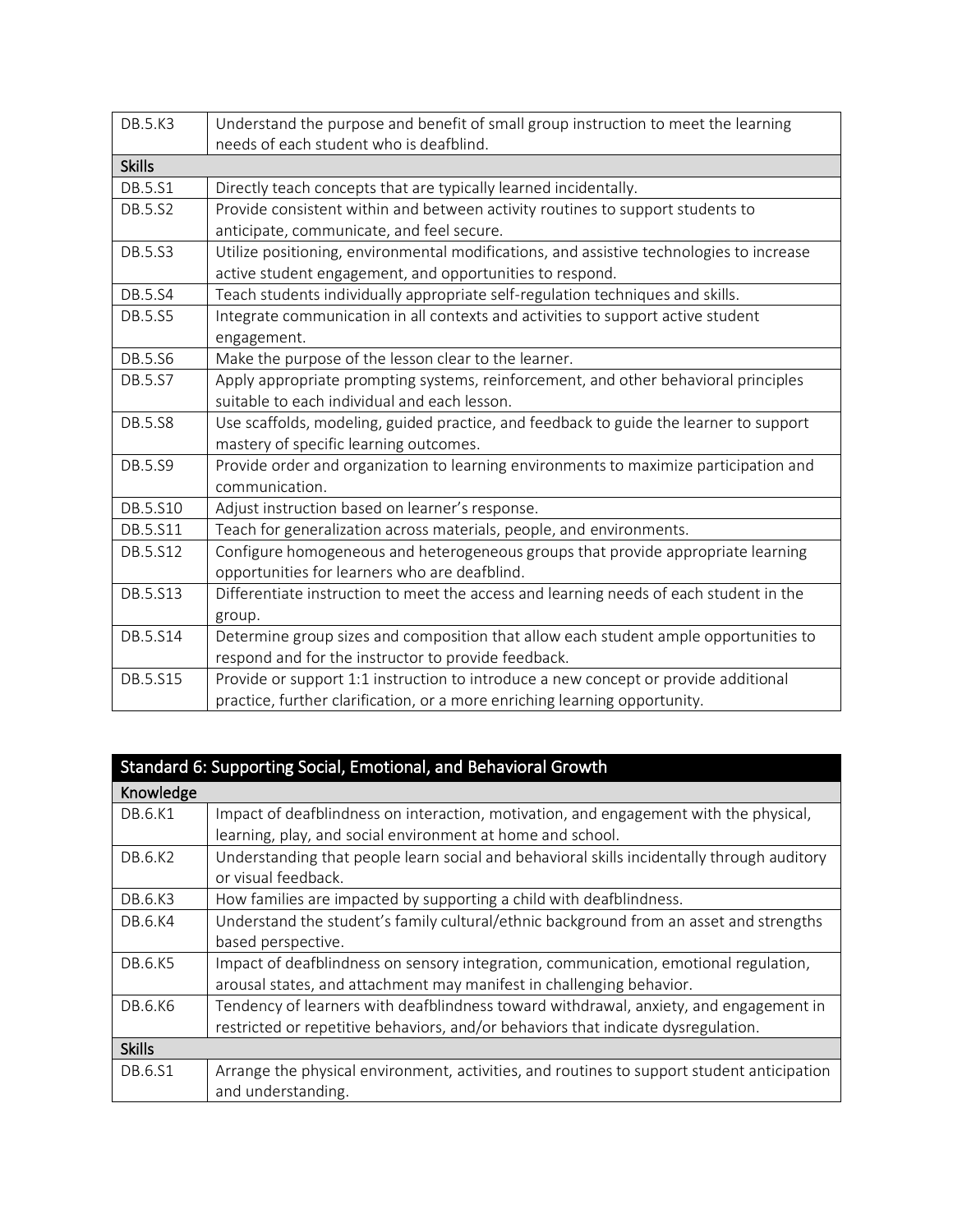| DB.6.S2 | Utilize skillful touch, movement, and following the child's lead to promote trust and<br>security in relationships.                                                                                                                                                                    |
|---------|----------------------------------------------------------------------------------------------------------------------------------------------------------------------------------------------------------------------------------------------------------------------------------------|
| DB.6.S3 | Recognize, interpret, and be responsive to a child's behaviors indicating emotional state<br>and/or bids for communication to promote sustained, reciprocal, and harmonious<br>interactions.                                                                                           |
| DB.6.S4 | Utilize strategies to promote motivation, engagement, and social interaction within<br>inclusive settings.                                                                                                                                                                             |
| DB.6.S5 | Utilize strategies to support access to and inclusion in the social environment including<br>use of personal identifiers, and accessible individualized communication systems.                                                                                                         |
| DB.6.S6 | Demonstrate strategies to support families and other team members to understand and<br>develop students' social, emotional, and behavioral needs.                                                                                                                                      |
| DB.6.S7 | Provide explicit instruction to learners with deafblindness related to social norms and<br>how their behavior is perceived by others.                                                                                                                                                  |
| DB.6.S8 | Provide explicit instruction to teach play skills and cooperative interactions with peers.                                                                                                                                                                                             |
| DB.6.S9 | Use positive behavior supports that include functional communication training,<br>increasing access to the environment including communication partners, functional skill<br>development, and emotional regulation to mitigate the impact of deafblindness on<br>challenging behavior. |

| Standard 7: Collaborating with Team Members |                                                                                           |
|---------------------------------------------|-------------------------------------------------------------------------------------------|
| Knowledge                                   |                                                                                           |
| DB.7.K1                                     | Role of the intervener to ensure optimal access to age and developmentally appropriate    |
|                                             | communicative interactions that establish shared meanings.                                |
| <b>DB.7.K2</b>                              | Effective use of instructional coaching strategies to support the educational team for    |
|                                             | students who are deafblind.                                                               |
| <b>DB.7.K3</b>                              | Appropriate resources that provide technical assistance at the local, state, and national |
|                                             | levels related to the field of teaching students who are deafblind.                       |
| <b>DB.7.K4</b>                              | Needs of families of children who are deafblind for family-centered and child-centered    |
|                                             | practices that build trust and opportunities for meaningful advocacy.                     |
| <b>Skills</b>                               |                                                                                           |
| DB.7.S1                                     | Support the student's instructional team in understanding and respecting the student's    |
|                                             | and family's self-identified deafblind sensory culture and communication style.           |
| DB.7.S2                                     | Facilitate collaboration between the student's instructional team to identify appropriate |
|                                             | home and community resources to create a transition plan that includes opportunities      |
|                                             | for successful post-school outcomes.                                                      |
| DB.7.S3                                     | Promote family engagement opportunities to connect families with educational, social,     |
|                                             | and peer support within school and community settings.                                    |
| DB.7.S4                                     | Connect families to community partners and family organizations to ensure they have       |
|                                             | access to unique supports outside the school system for individuals who are deafblind.    |
| DB.7.S5                                     | Support the development of self-determination skills through collaboration on the         |
|                                             | unique access, resource needs, and culture of students who are deafblind.                 |
| DB.7.S6                                     | Coach the instructional team regarding best practice in all types of transitions that     |
|                                             | include the spectrum from day-to-day to life outcomes.                                    |
| DB.7.S7                                     | Participate and collaborate with the team throughout the evaluation process to assure     |
|                                             | the student's unique strengths and needs as an individual who is deafblind are being      |
|                                             | addressed to create cohesive and comprehensive evaluation reports.                        |